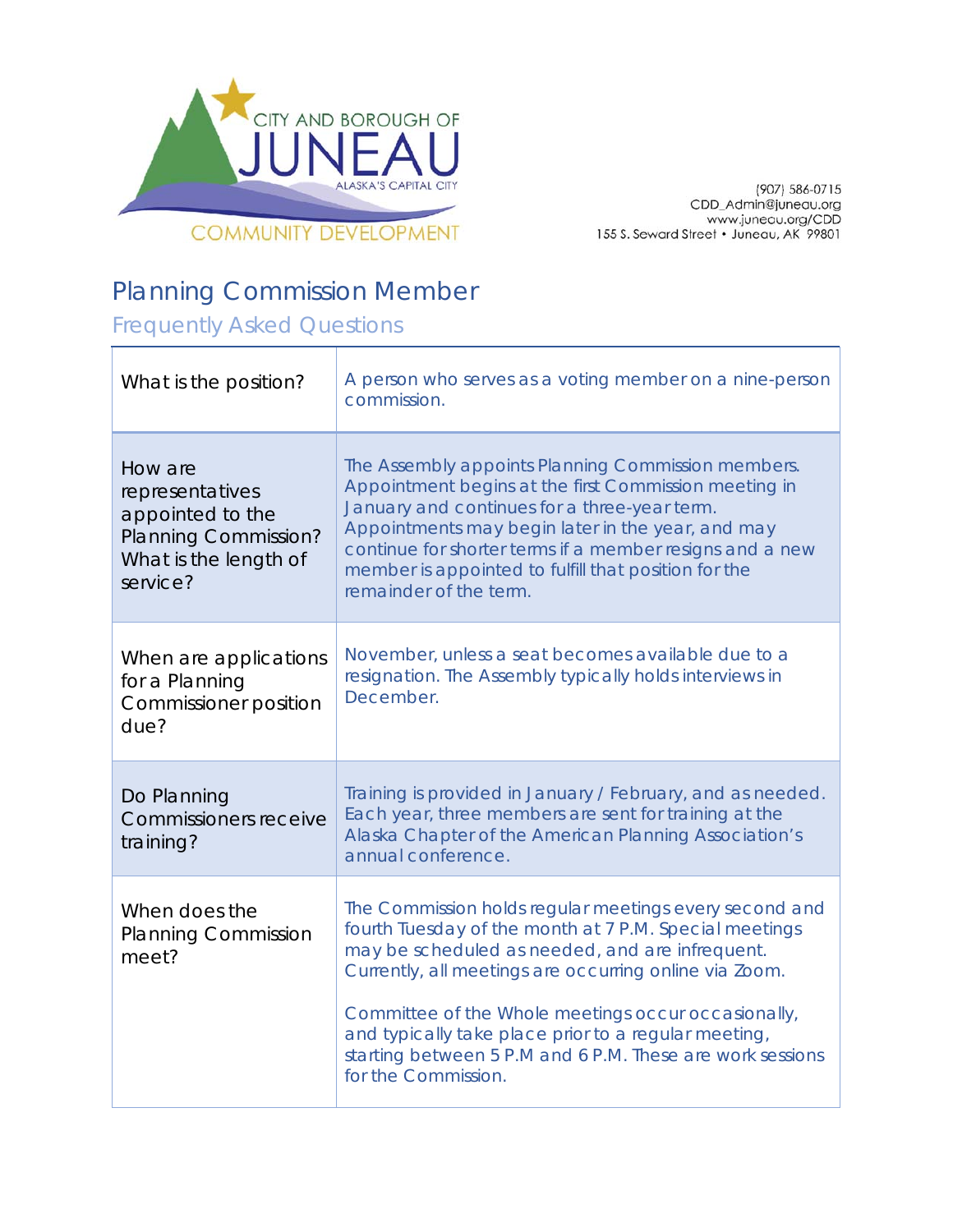| How much time is<br>needed to prepare for<br>a Planning<br>Commission meeting?                              | Preparation for regular meetings requires approximately<br>two to four hours. However, this is case-dependent, so<br>more or less time may be needed.                                                                                                                                                                                                                                                                                                                                                                                             |
|-------------------------------------------------------------------------------------------------------------|---------------------------------------------------------------------------------------------------------------------------------------------------------------------------------------------------------------------------------------------------------------------------------------------------------------------------------------------------------------------------------------------------------------------------------------------------------------------------------------------------------------------------------------------------|
| What does a Planning<br>Commission meeting<br>entail?                                                       | Regular meetings typically last three hours. However, some<br>may run shorter or longer.<br>The Commission reviews and may recommend updates to<br>the Comprehensive Plan, Capital Improvement Program,<br>and city and state projects. The Commission reviews<br>private and public development plans for compliance<br>with the land use code and adopted plans.<br>The Commission functions as the Board of Adjustment in<br>reviewing variances and certain special permits. This<br>function occurs during the course of a regular meeting.  |
| How do<br>Commissioners obtain<br>information for the<br>meetings?                                          | Meeting packet materials are provided to Commissioners<br>by Community Development Department staff one week<br>prior to the meeting.<br>Additional materials are emailed the Friday and Monday<br>directly preceding the meeting day. Before the COVID-19<br>pandemic, there was only one additional materials<br>packet, which would be emailed on the Friday directly<br>preceding the meeting. Two additional materials packets<br>are now being emailed to better accommodate the<br>public, as people cannot attend the meetings in person. |
| Are there other<br>responsibilities of a<br>Planning<br>Commissioner and<br>what is the time<br>commitment? | Yes, Commissioners are usually assigned to serve on a<br>subcommittee or as liaison or voting member to an<br>Assembly board or subcommittee. Preparation for<br>committee and board meetings is approximately zero to<br>one hour. The Title 49 subcommittee may require more<br>time, depending on the item for discussion.                                                                                                                                                                                                                     |